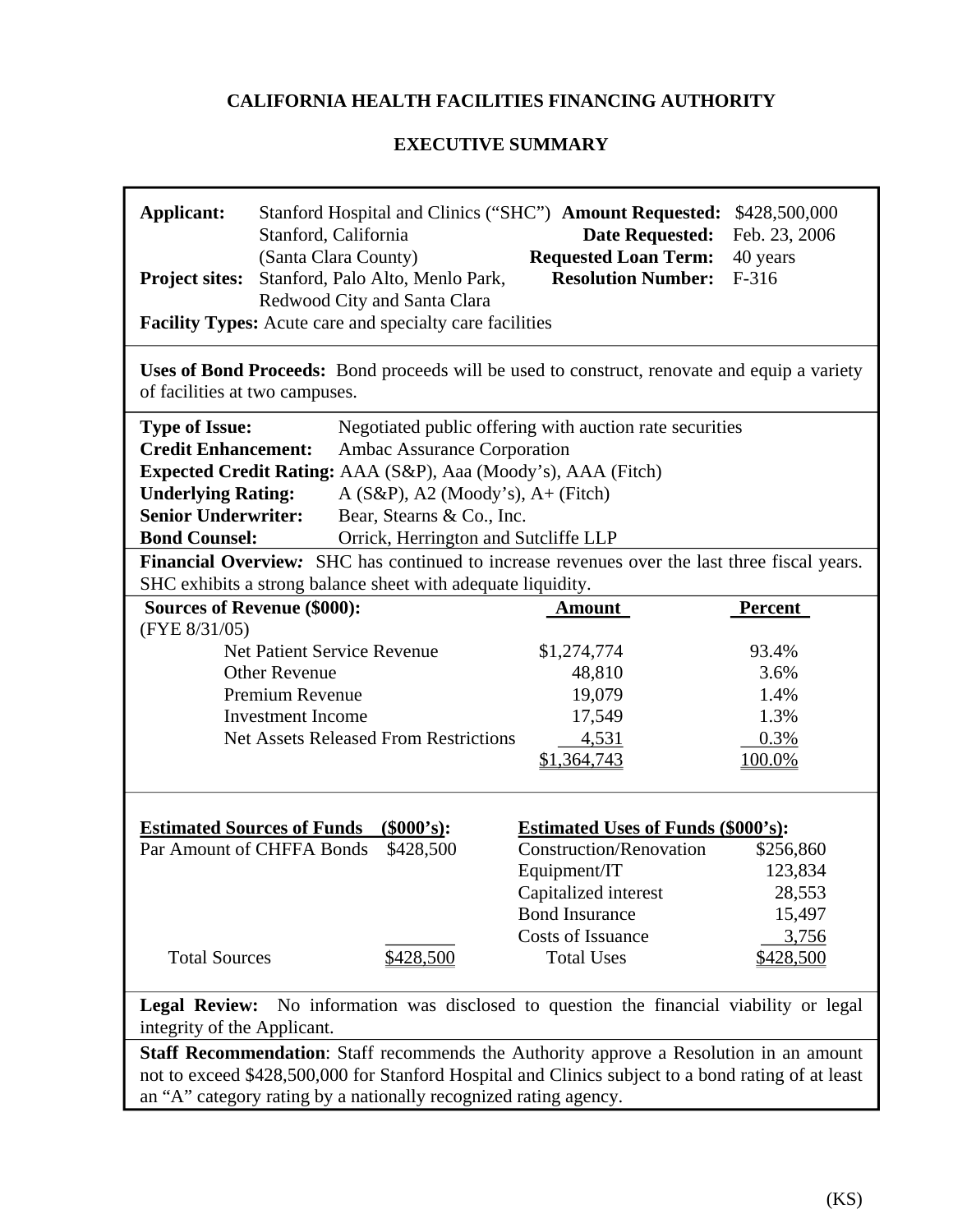## **STAFF SUMMARY AND RECOMMENDATION**

### **Stanford Hospital and Clinics ("SHC")**

February 23, 2006 Resolution Number: F-316

**I.** PURPOSE OF FINANCING: Bond proceeds will be used to construct, renovate and equip a variety of facilities in several locations and to purchase information technology equipment. Proceeds will also be used to ensure that the facilities meet or exceed all seismic requirements.

**Construction/Renovation ................................................................................... \$256,860,180** 

*Construction ...................................................................................\$161,298,710*  SHC will construct a large medical office complex in Redwood City that will comprise four buildings and consist of 360,000 square feet. The facility will be built to accommodate short stay procedures and other clinical services with the Orthopedic Center as the core component.

*Facility renovations ........................................................................ \$95,561,470*  SHC will renovate several existing buildings including the hospital and the cancer center. At the hospital, projects will include various ongoing renovations, fire alarm system upgrades, build-out of three cardiac catheterization labs, upgrades to nuclear medicine and upgrades to meet seismic requirements.

SHC will build-out the third floor of the Cancer Center that is currently shell space. The build-out will include three interventional radiology rooms and twelve operating rooms, along with prep, recovery and sterilization space.

**Equipment/Information technology .................................................................. 123,834,524**  Bond proceeds will be used to purchase a variety of new equipment and replacement medical equipment for various services including nuclear medicine, endoscopy, surgical pathways and transfusions. Proceeds will also be used to upgrade the information technology needs of the institution.

| 15,496,460 |
|------------|
| 28,553,271 |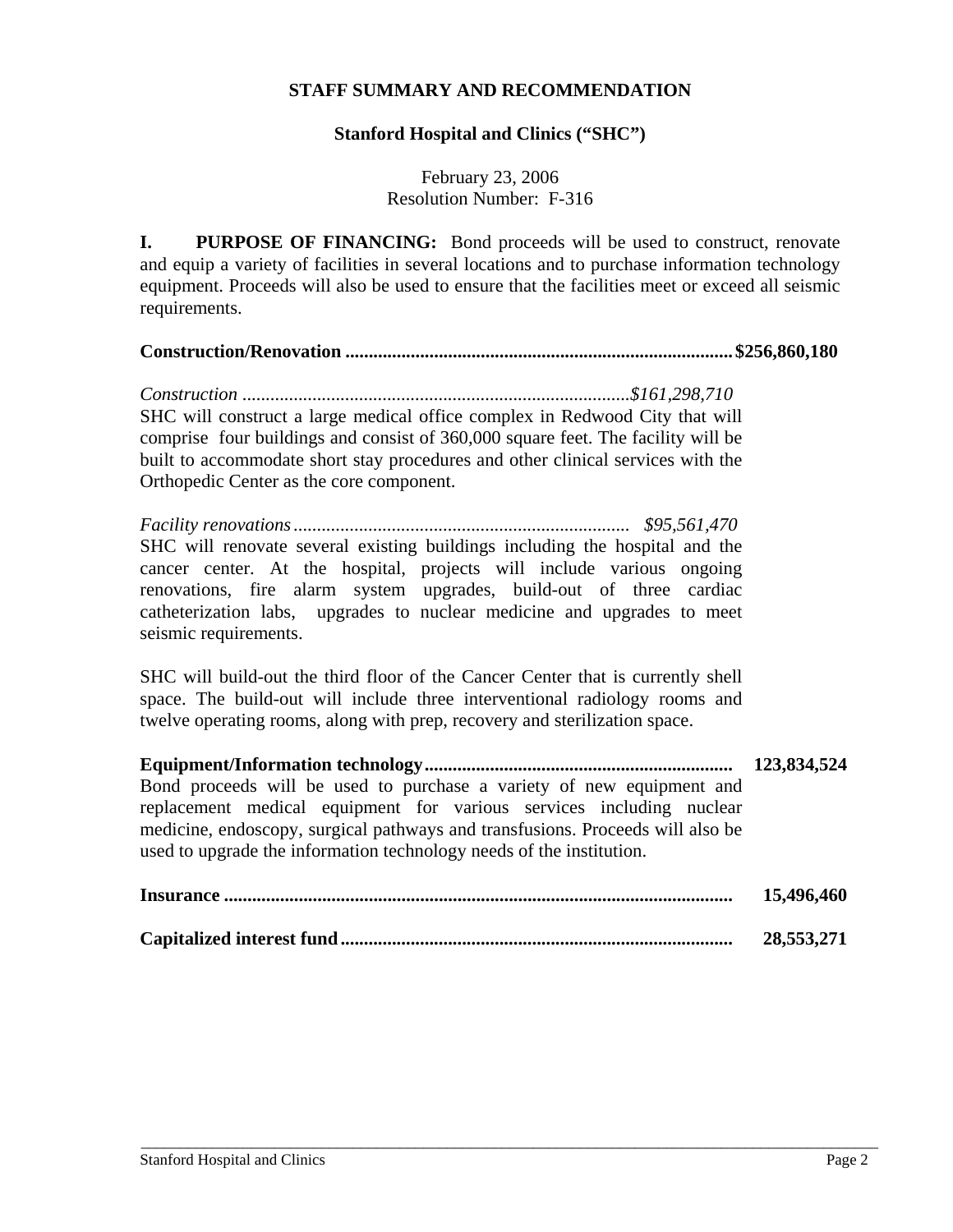| 3,755,565 |
|-----------|
|           |

| 2,163,065 |
|-----------|
| 1,592,500 |

| \$428,500,000 |
|---------------|
|               |

# **Structure of Financing:**

- Negotiated public offering, 7- and 35-day auction rate
- Credit enhancement: Ambac Assurance Corporation
- Expected Credit Rating: AAA (S&P) & Aaa (Moody's), AAA (Fitch) based on insurance
- General obligation & gross revenue pledge
- Financial covenants acceptable to Authority in accordance with guidelines for "A" rated financings.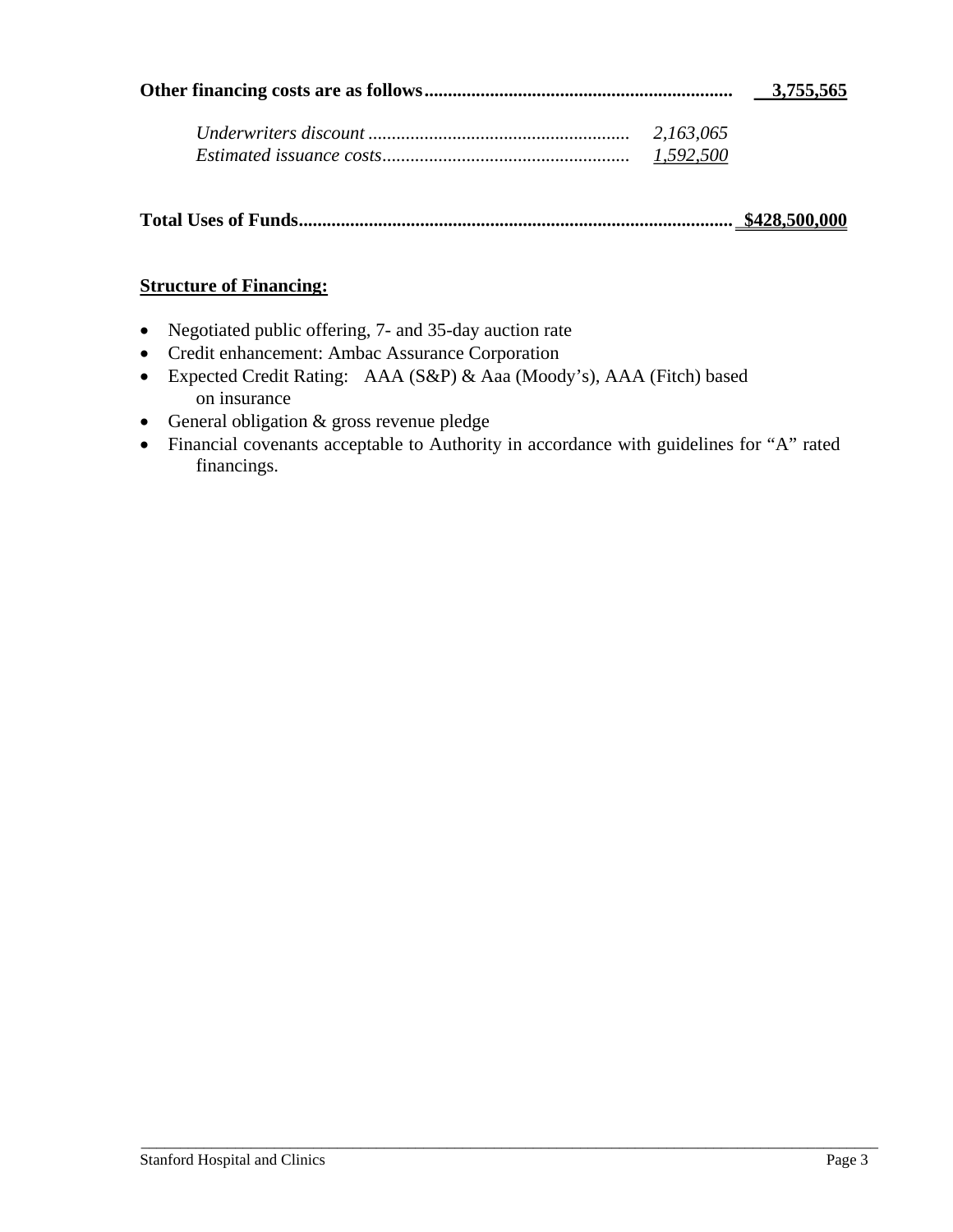# **II. FINANCIAL STATEMENTS AND ANALYSIS**

#### Stanford Hospital and Clinics Consolidated Statements of Operations (\$000) (unrestricted)

|                                                            | 3 months<br>ending Nov 30 |             |                       |                |    |           |    |           |  |
|------------------------------------------------------------|---------------------------|-------------|-----------------------|----------------|----|-----------|----|-----------|--|
|                                                            |                           |             | Year ended August 31, |                |    |           |    |           |  |
|                                                            |                           | 2005        |                       | 2005           |    | 2004      |    | 2003      |  |
| <b>Revenue:</b>                                            |                           | (unaudited) |                       |                |    |           |    |           |  |
| Net patient service revenue                                | \$                        | 331,667     | \$                    | 1,274,774      | \$ | 1,093,625 | \$ | 918,102   |  |
| Premium revenue                                            |                           | 5,010       |                       | 19,079         |    | 19,545    |    | 20,925    |  |
| Investment income                                          |                           | 6,319       |                       | 17,549         |    | 9,336     |    | 4,030     |  |
| Other revenue                                              |                           | 13,718      |                       | 48,810         |    | 34,880    |    | 31,792    |  |
| Net assets released from restrictions                      |                           | 670         |                       | 4,531          |    | 3,216     |    | 8,463     |  |
| Total revenues, gains, and other support                   |                           | 357,384     |                       | 1,364,743      |    | 1,160,602 |    | 983,312   |  |
| <b>Expenses:</b>                                           |                           |             |                       |                |    |           |    |           |  |
| Salaries and benefits                                      |                           | 143,992     |                       | 528,640        |    | 481,936   |    | 424,250   |  |
| Professional services                                      |                           | 3,838       |                       | 14,945         |    | 22,127    |    | 29,928    |  |
| <b>Supplies</b>                                            |                           | 49,826      |                       | 192,963        |    | 166,354   |    | 138,828   |  |
| Purchased services                                         |                           | 85,443      |                       | 332,546        |    | 234,688   |    | 204,726   |  |
| Provision for doubtful accounts                            |                           | 17,068      |                       | 51,108         |    | 40,019    |    | 53,543    |  |
| Depreciation and amortization                              |                           | 9,320       |                       | 39,615         |    | 33,550    |    | 27,277    |  |
| Interest                                                   |                           | 4,688       |                       | 19,280         |    | 16,676    |    | 8,428     |  |
| Other                                                      |                           | 25,199      |                       | 92,156         |    | 107,282   |    | 84,665    |  |
| Expense recoveries from related parties                    |                           | (12,689)    |                       | (46, 245)      |    | (43, 334) |    | (34, 340) |  |
| Total expenses                                             |                           | 326,685     |                       | 1,225,008      |    | 1,059,298 |    | 937,305   |  |
| Excess of revenues, gains, and other support over expenses |                           | 30,699      |                       | 139,735        |    | 101,304   |    | 46,007    |  |
| Transfer to/from Stanford University                       |                           |             |                       | (14,524)       |    | (10,273)  |    | 31,038    |  |
| Change in net unrealized gain (losses) on investments      |                           | 5.864       |                       | 10,670         |    | (382)     |    | 1,322     |  |
| Net assets released from restrictions used for             |                           |             |                       |                |    |           |    |           |  |
| purchase of property and equipment                         |                           | 6           |                       | 71             |    | 4,669     |    | 610       |  |
| Change in minimum pension liability                        |                           |             |                       | (22, 835)      |    | 11,442    |    | (23, 857) |  |
| Other                                                      |                           |             |                       | $\overline{a}$ |    |           |    | 8,252     |  |
| Change in fair value of interest rate swaps                |                           | 3,172       |                       | (9,114)        |    | (5,030)   |    | 7,345     |  |
| Increase in unrestricted net assets                        |                           | 39,741      |                       | 104,003        |    | 101,730   |    | 70,717    |  |
| Unrestricted net assets, beginning of year                 |                           | 436,479     |                       | 332,476        |    | 230,746   |    | 160,029   |  |
| Unrestricted net assets, end of year                       | \$                        | 476,220     | \$                    | 436,479        | \$ | 332,476   | \$ | 230,746   |  |
|                                                            |                           |             |                       |                |    |           |    |           |  |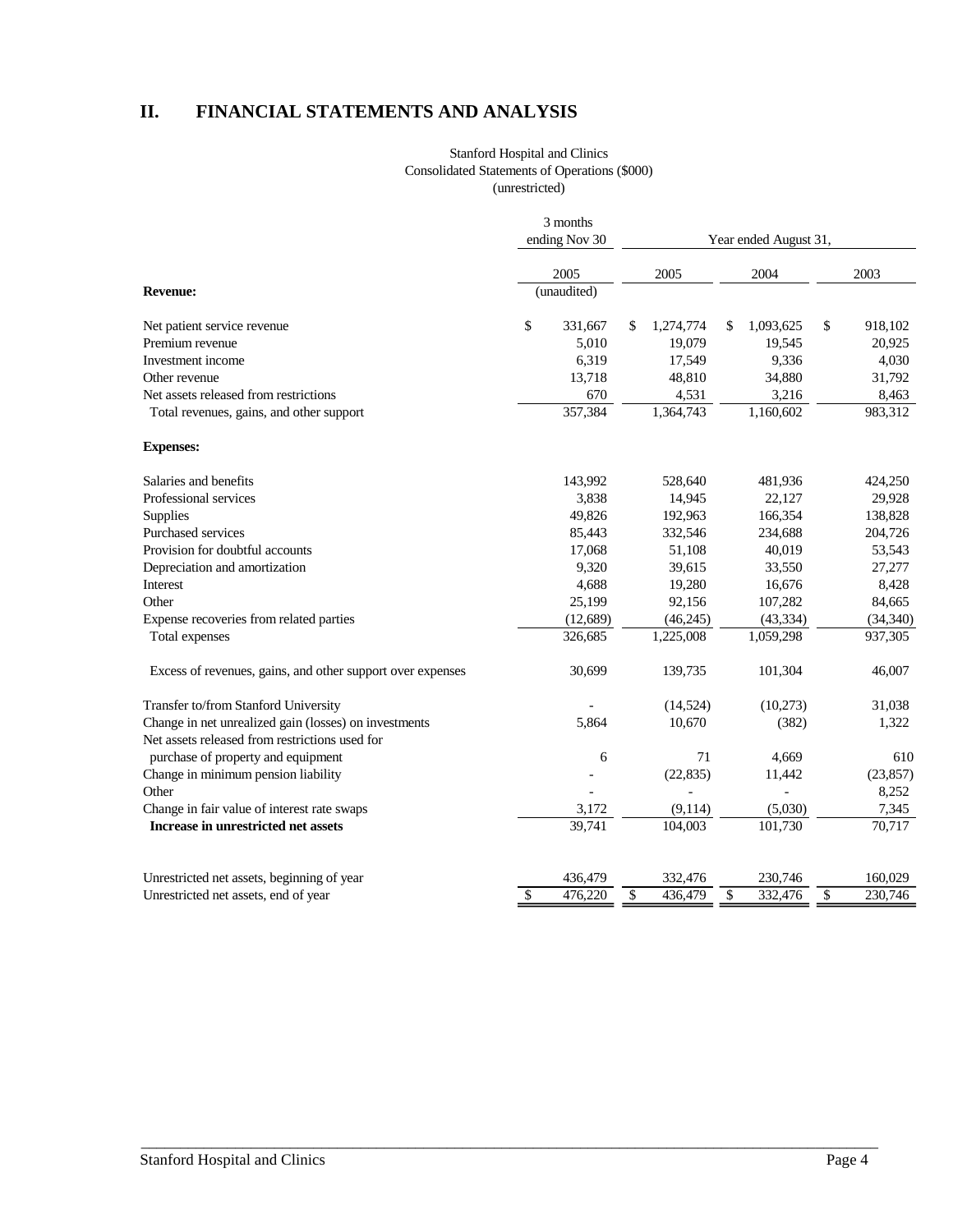#### Stanford Hospital and Clinics and Subsidiaries Consolidated Statements of Financial Position (\$000's)

|                                                     |                 | 3 months     |                    |           |                          |           |         |           |  |
|-----------------------------------------------------|-----------------|--------------|--------------------|-----------|--------------------------|-----------|---------|-----------|--|
|                                                     | as of           |              |                    |           |                          |           |         |           |  |
|                                                     | Nov. 30<br>2005 |              | 2005               |           | As of August 31,<br>2004 |           |         | 2003      |  |
| <b>Assets</b>                                       |                 | (unaudited)  |                    |           |                          |           |         |           |  |
| <b>Current Assets:</b>                              |                 |              |                    |           |                          |           |         |           |  |
| Cash and cash equivalents                           | \$              | 29,194       | \$                 | 35,474    | \$                       | 79,478    | \$      | 224,394   |  |
| Assets limited to use, held by trustee              |                 | 1,723        |                    | 2,290     |                          | 10,968    |         | 17,341    |  |
| Patients accounts receivable, net                   |                 | 197,995      |                    | 180,028   |                          | 141,683   |         | 114,532   |  |
| Other receivables                                   |                 | 8,169        |                    | 8,643     |                          | 5,080     |         | 5,504     |  |
| Inventories                                         |                 | 14,831       |                    | 14,321    |                          | 13,287    |         | 11,607    |  |
| Prepaid expenses and other                          |                 | 11,231       |                    | 5,278     |                          | 3,292     |         | 1,623     |  |
| Due from related parties                            |                 | 5,303        |                    | 1,717     |                          |           |         | 6,422     |  |
| <b>Total Current Assets</b>                         |                 | 268,446      | 253,788<br>247,751 |           |                          |           | 381,423 |           |  |
|                                                     |                 |              |                    |           |                          |           |         |           |  |
| Investments                                         |                 | 627,896      |                    | 622,361   |                          | 450,440   |         | 188,094   |  |
| Assets limited as to use                            |                 | 96,595       |                    | 109,157   |                          | 148,433   |         | 191,555   |  |
| Property and equipment, net                         |                 | 271,484      |                    | 270,725   |                          | 251,179   |         | 230,145   |  |
| Interest rate swaps                                 |                 | 996          |                    |           |                          | 2,124     |         | 7,345     |  |
| Other assets                                        |                 | 29,209       |                    | 27,574    |                          | 25,431    |         | 21,061    |  |
| <b>Total Assets</b>                                 | \$.             | 1,294,626    | \$                 | 1,277,568 | \$                       | 1,131,395 | \$      | 1,019,623 |  |
| <b>Liabilities &amp; Net Assets</b><br>Liabilities: |                 |              |                    |           |                          |           |         |           |  |
| Accounts payable and accrued liabilities            | \$              | 79.698       | \$                 | 80,842    | \$                       | 64,566    | \$      | 66,093    |  |
| Accrued salaries and related benefits               |                 | 67,136       |                    | 67,892    |                          | 63,310    |         | 60,785    |  |
| Due to related parties                              |                 | 26,454       |                    | 41,080    |                          | 29,127    |         | 17,313    |  |
| Third party payor settlements                       |                 | 25,374       |                    | 20,181    |                          | 32,411    |         | 40,808    |  |
| Current portion of long term debt                   |                 | 3,410        |                    | 3,245     |                          | 3,090     |         | 2,945     |  |
| Self-insurance reserves, current                    |                 | 19,764       |                    | 18,704    |                          | 20,958    |         | 18,511    |  |
| Total current liabilities                           |                 | 221,836      |                    | 231,944   |                          | 213,462   |         | 206,455   |  |
|                                                     |                 |              |                    |           |                          |           |         |           |  |
| Self-insurance reserves, net of current portion     |                 | 114,482      |                    | 114,037   |                          | 115,505   |         | 94,745    |  |
| Pension liability                                   |                 | 40,719       |                    | 49,972    |                          | 27,499    |         | 38,111    |  |
| Long-term debt, net of current portion              | 423,101         |              | 426,555            |           | 429,976                  |           | 433,242 |           |  |
| <b>Total Liabilities</b>                            |                 | 800,138      |                    | 822,508   |                          | 786,442   |         | 772,553   |  |
| Net Assets:                                         |                 |              |                    |           |                          |           |         |           |  |
| Unrestricted net assets                             |                 | 476,220      |                    | 436,479   |                          | 332,476   |         | 230,746   |  |
| Temporarily restricted net assets                   |                 | 15,677       |                    | 15,990    |                          | 10,911    |         | 14,758    |  |
| Permanently restricted net assets                   |                 | 2,591        |                    | 2,591     |                          | 1,566     |         | 1,566     |  |
| <b>Total Net Assets</b>                             |                 | 494,488      |                    | 455,060   |                          | 344,953   |         | 247,070   |  |
| Total Liabilities & Net Assets                      | \$              | 1,294,626    | \$                 | 1,277,568 | \$                       | 1,131,395 | \$      | 1,019,623 |  |
| <b>Financial Ratios:</b>                            |                 | Proforma (a) |                    |           |                          |           |         |           |  |
|                                                     |                 | 2005         |                    | 2005      |                          | 2004      |         | 2003      |  |
| Debt Service Coverage Ratios (x)                    |                 | 2.66         |                    | 4.38      |                          | 4.66      |         | 4.81      |  |
| Debt/Unrestricted Net Assets (x)                    | 1.97            |              |                    | 0.98      |                          | 1.35      |         | 1.95      |  |
| Margin $(\%)$                                       |                 |              |                    | 10.24     | 8.73                     |           | 4.68    |           |  |
| Current Ratio (x)                                   |                 |              |                    | 1.07      |                          | 1.19      |         | 1.85      |  |

\_\_\_\_\_\_\_\_\_\_\_\_\_\_\_\_\_\_\_\_\_\_\_\_\_\_\_\_\_\_\_\_\_\_\_\_\_\_\_\_\_\_\_\_\_\_\_\_\_\_\_\_\_\_\_\_\_\_\_\_\_\_\_\_\_\_\_\_\_\_\_\_\_\_\_\_\_\_\_\_\_\_\_\_\_\_\_\_\_\_\_\_\_\_

(a) Based on adding projected new debt to the audited 2005 financial results.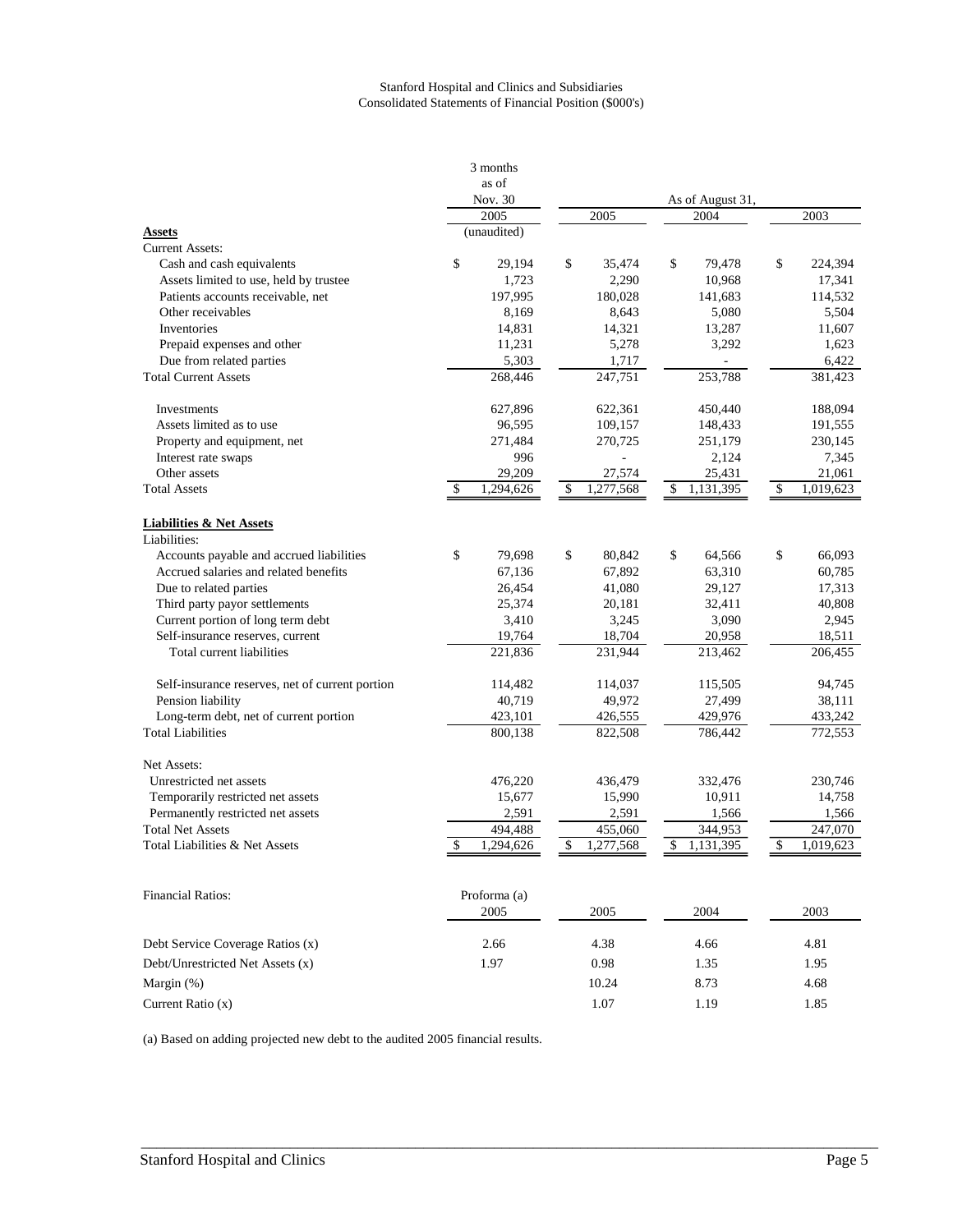# **Financial Discussion:**

## **SHC has continued to increase revenues over the last three fiscal years.**

Total revenues have increased approximately 39% over the last three years from approximately \$983 million in fiscal year 2003 to over \$1.3 billion in fiscal year 2005. This is primarily a result of increased utilization for inpatient services. Patient days have risen 14% from fiscal year 2003 to fiscal year 2005. SHC's investment income also increased substantially over the last three fiscal years with improvements in the stock market.

During the review period, total expenses have increased approximately 31.7%, a rate slower than the growth in revenues. Purchased services, however, have increased significantly due to increased services from Stanford School of Medicine and Stanford University. These services would include emergency room coverage, physicians providing medical direction to SHC, and physicians providing services to the clinical practice. It also includes outsourcing a portion of Information Technology services and a variety of other services.

With the positive trend in its operations, SHC's growth in unrestricted net assets over the last three fiscal years increased from approximately \$71 million in fiscal year 2003 to over \$104 million in fiscal year 2005, an increase of 47%.

## **SHC exhibits a strong balance sheet with adequate liquidity.**

SHC's balance sheet continues to grow with total net assets increasing from \$247 million in fiscal year 2003 to \$455 million in fiscal year 2005, an increase of 84%. Liquidity remains adequate with a current ratio as of fiscal year 2005, of 1.07x. Cash has declined over our review period as a result of cash investments into short-term securities with a duration of three months or less.

SHC will become slightly leveraged with this financing however, the proforma debt service coverage ratio of 2.66x shows SHC will be able to manage this debt comfortably.

**III.** BACKGROUND: SHC is the principal teaching affiliate of the Stanford University School of Medicine in providing primary and specialty health services to adults. It operates Stanford Hospital, offering services in the fields of cardiac care, cancer treatment, organ transplantation, neurological services and other tertiary care to adult patients. With its sister corporation Lucile Salter Packard Children's Hospital at Stanford ("LPCH"), SHC operates the clinical settings through which the School of Medicine educates medical and graduate students, trains residents and clinical fellows, supports faculty and community clinicians and conducts medical and biological sciences research.

The principal clinical facilities of SHC are the Stanford Hospital, a 613-licensed bed tertiary, quarternary and specialty hospital, and the primary, specialty and sub-specialty clinics in which the medical faculty of the Stanford University School of Medicine provide clinical services. The hospital and the majority of the clinics are located on the campus of Stanford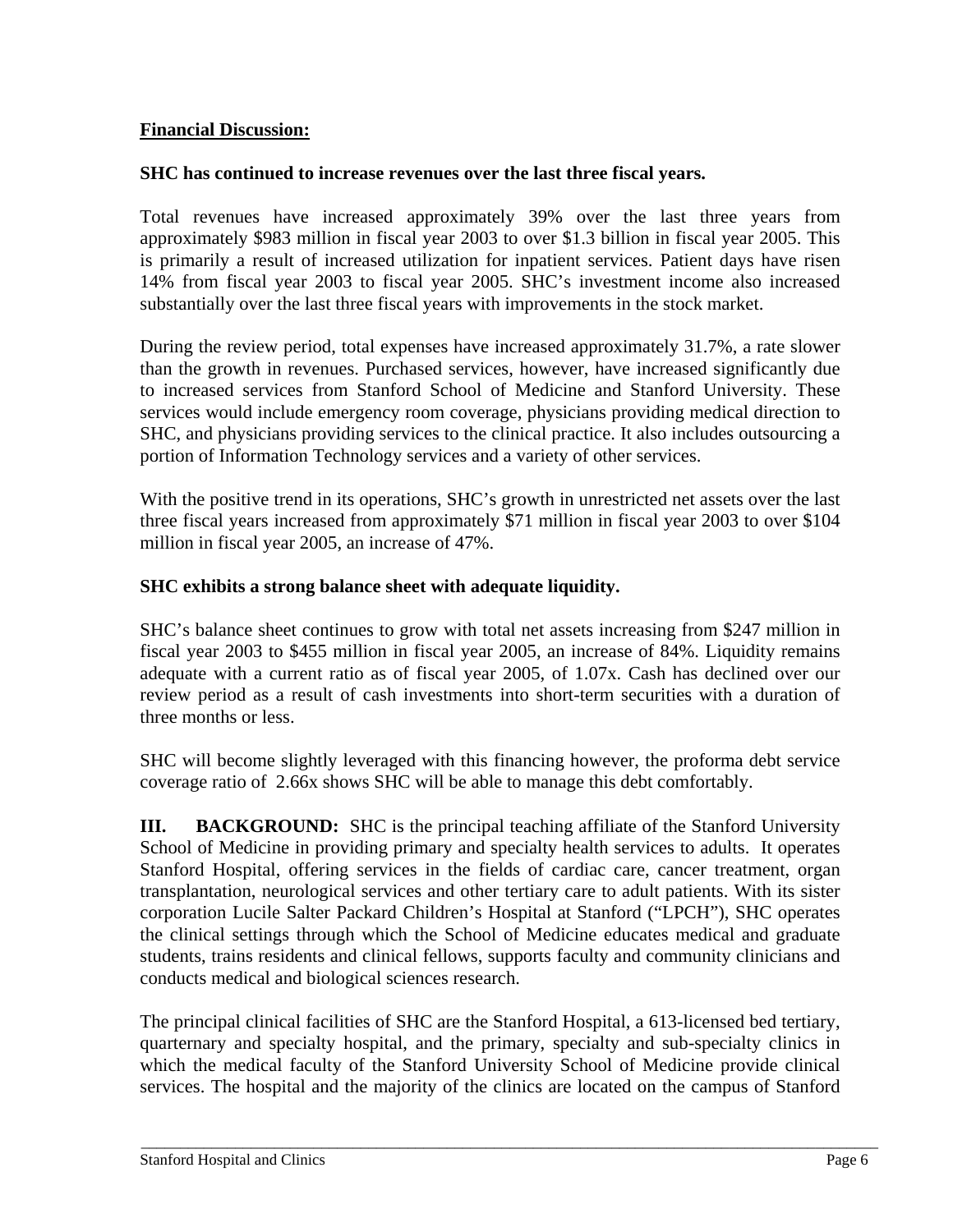University adjacent to the School of Medicine in Palo Alto, California. Other clinics are located elsewhere on the campus, nearby off-campus and in neighboring communities.

**Service Area and Competition:** SHC identifies its local market as San Mateo and Santa Clara counties, which is the source of approximately 65% of its inpatient volume. SHC's service area and competition extends beyond the normal boundaries as SHC is recognized worldwide.

**Licenses and Contracts:** The California Department of Health Services licenses the Hospital as a general acute care facility. Stanford Hospital and Clinics is certified as a provider of care for beneficiaries of the Medicare and Medi-Cal programs. SHC is accredited by the Joint Commission on Accreditation of Healthcare Organizations ("JCAHO"), which conducted its last on-site survey in April, 2004.

# **IV. UTILIZATION STATISTICS:**

### **Stanford Hospital and Clinics 3 months 3 months 2003 2004 2005 ended 11-30-04 ended 11-30-05 Discharges** Acute 18,187 20,086 20,549 4,962 5,165 Behavioral Health 882 850 798 208 221 Rehab 267 314 345 81 77 Total 19,336 21,250 21,692 5,251 5,463 Patient Days Acute 97,644 106,654 110,880 26,220 28,519 Behavioral Health 8,550 8,686 8,377 2,166 2,223 Rehab 1,022 1,091 Total 109,954 119,881 123,867 29,408 31,843 Average Daily Census Acute 267.5 291.4 303.8 288 313 Behavioral Health 23.4 23.7 23.0 24 25 Rehab 10.3 12.4 12.6 11 12 Total 301.2 327.5 339.4 323 350 Average Length of Stay Acute 5.4 5.3 5.4 5.5 5.5 Behavioral Health  $9.7$  10.2 10.5 10.0 10.1 Rehab 14.1 14.5 13.4 13.0 14.2 Total 5.7 5.6 5.7 5.6 5.8 Case Mix Index 1.85 1.85 1.88 1.87 1.89 Emergency room visits 38,147 39,103 40,176 9,294 9,745 Short Stay OP Procedures\* 21,539 21,242 20,972 5,073 4,285 Other Outpatient Visits\*\* 255,057 255,956 227,827 60,274 51,762 Surgeries Inpatient 9,785 10,881 11,044 2,615 2,712 Outpatient\*\*\* 10,138 10,085 9,939 2,361 2,575 Total 19,923 20,966 20,983 4,976 5,287

\_\_\_\_\_\_\_\_\_\_\_\_\_\_\_\_\_\_\_\_\_\_\_\_\_\_\_\_\_\_\_\_\_\_\_\_\_\_\_\_\_\_\_\_\_\_\_\_\_\_\_\_\_\_\_\_\_\_\_\_\_\_\_\_\_\_\_\_\_\_\_\_\_\_\_\_\_\_\_\_\_\_\_\_\_\_\_\_\_\_\_\_\_\_

\*Same day surgery and ambulatory treatment cases.

\*\* Actual visits will be more; these amounts are billing events which may include multiple visits.

\*\*\* Psychiatry cases have been excluded.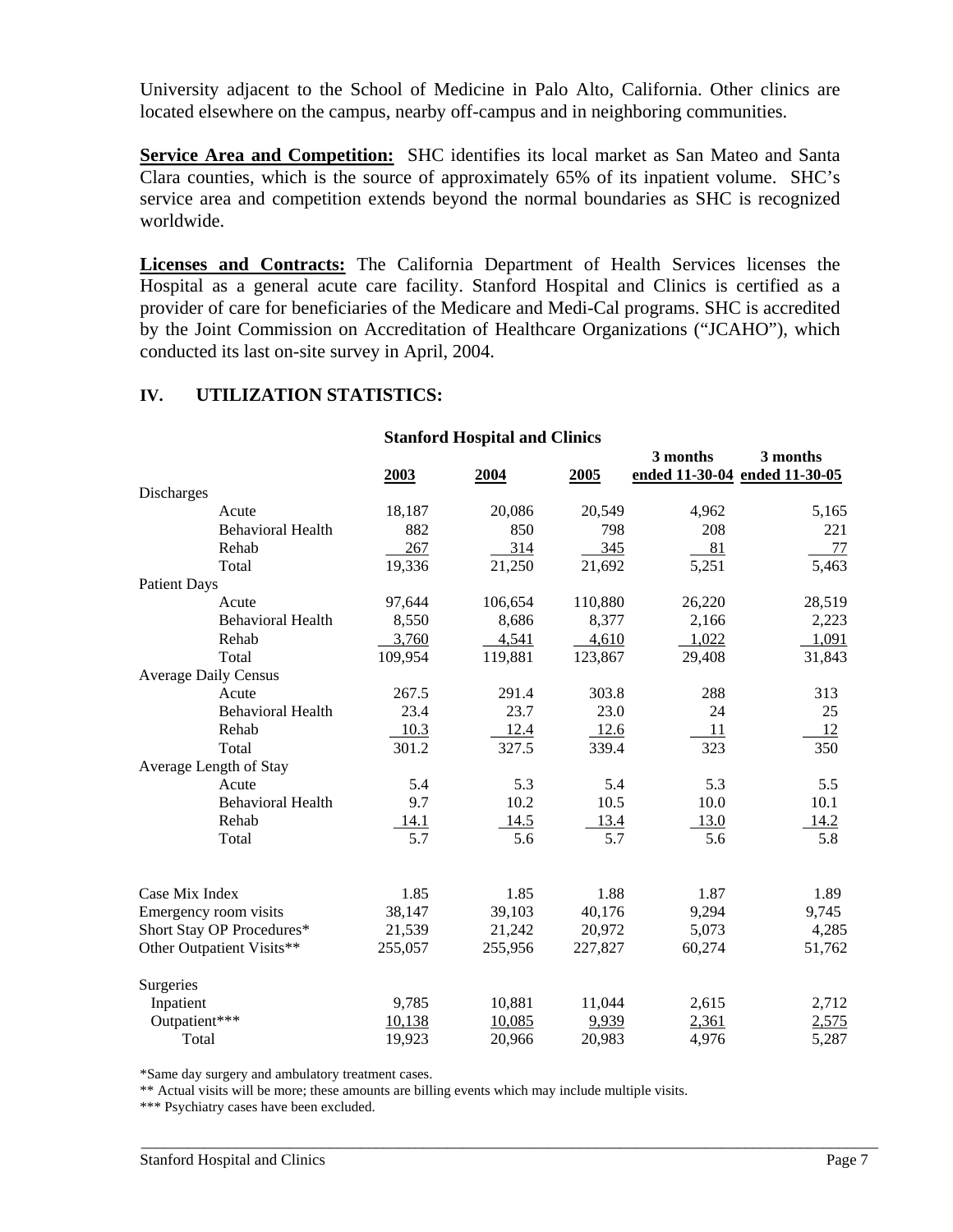**V. SECTION 15438.5 OF THE ACT (Savings Pass Through):** It is the intent of the Legislature in enacting this part to provide financing only to health facilities that can demonstrate the financial feasibility of their projects. It is further the intent of the Legislature that all or part of any savings experienced by a participating health institution, as a result of that tax-exempt revenue bond funding, be passed on to the consuming public through lower charges or containment of the rate of increase in hospital rates. Pursuant to the Attorney General's advice letter dated November 17, 2005, the "savings pass through" language is a directive (legislative goal) to CHFFA.

SHC has provided a description of its savings pass through in **Exhibit A** 

**VI. SECTION 15459.1 (b) OF THE ACT (Community Service Requirement):** As a condition of the issuance of revenue bonds, whether by the Authority or any local agency, each borrower shall give reasonable assurance to the Authority that the services of the health facility will be made available to all persons residing or employed in the area served by the facility. As part of this assurance, borrowers shall agree to a number of actions, including (a) to advise each person seeking services at the borrower's facility as to the person's potential eligibility for Medi-Cal and Medicare benefits or benefits from other governmental thirdparty payers, and (b) to post notices in appropriate areas within the facility regarding services being available to all in the service area. This agreement is a standard "Certification and Agreement Regarding Community Service Obligation".

SHC has executed this certification and whether Medi-Cal and Medicare patients are accepted. A copy of the certification is provided as **Exhibit B.** 

**VII. COMPLIANCE WITH SEISMIC REGULATIONS:** SB 1953 (Chapter 740, 1994) requires that all acute care hospitals in California meet specific seismic safety standards by 2008 and 2030.

SHC has provided a description of its seismic requirements. See **Exhibit C.** 

# **VIII. OUTSTANDING DEBT:**

| Date Issued:                                       | Original<br><b>Amount</b> | Amount<br>Outstanding<br>As of $8/31/05*$ | <b>Estimated Amount</b><br><b>Outstanding after</b><br><b>Proposed Financing</b> |
|----------------------------------------------------|---------------------------|-------------------------------------------|----------------------------------------------------------------------------------|
| <b>Existing Authority Debt:</b>                    |                           |                                           |                                                                                  |
| Series 1998B                                       | \$193,895,000             | \$176,555,000                             | \$176,555,000                                                                    |
| 2003 Series A-D                                    | 250,000,000               | 250,000,000                               | 250,000,000                                                                      |
| <b>Proposed Authority Debt</b>                     |                           |                                           |                                                                                  |
| 2006 Series A-B                                    |                           |                                           | 428,500,000                                                                      |
| <b>Total Debt</b>                                  |                           | \$426,555,000                             | \$855,055,000                                                                    |
| $*F$ valudes current portion of $\log t$ term dobt |                           |                                           |                                                                                  |

\_\_\_\_\_\_\_\_\_\_\_\_\_\_\_\_\_\_\_\_\_\_\_\_\_\_\_\_\_\_\_\_\_\_\_\_\_\_\_\_\_\_\_\_\_\_\_\_\_\_\_\_\_\_\_\_\_\_\_\_\_\_\_\_\_\_\_\_\_\_\_\_\_\_\_\_\_\_\_\_\_\_\_\_\_\_\_\_\_\_\_\_\_\_

\*Excludes current portion of long-term debt.